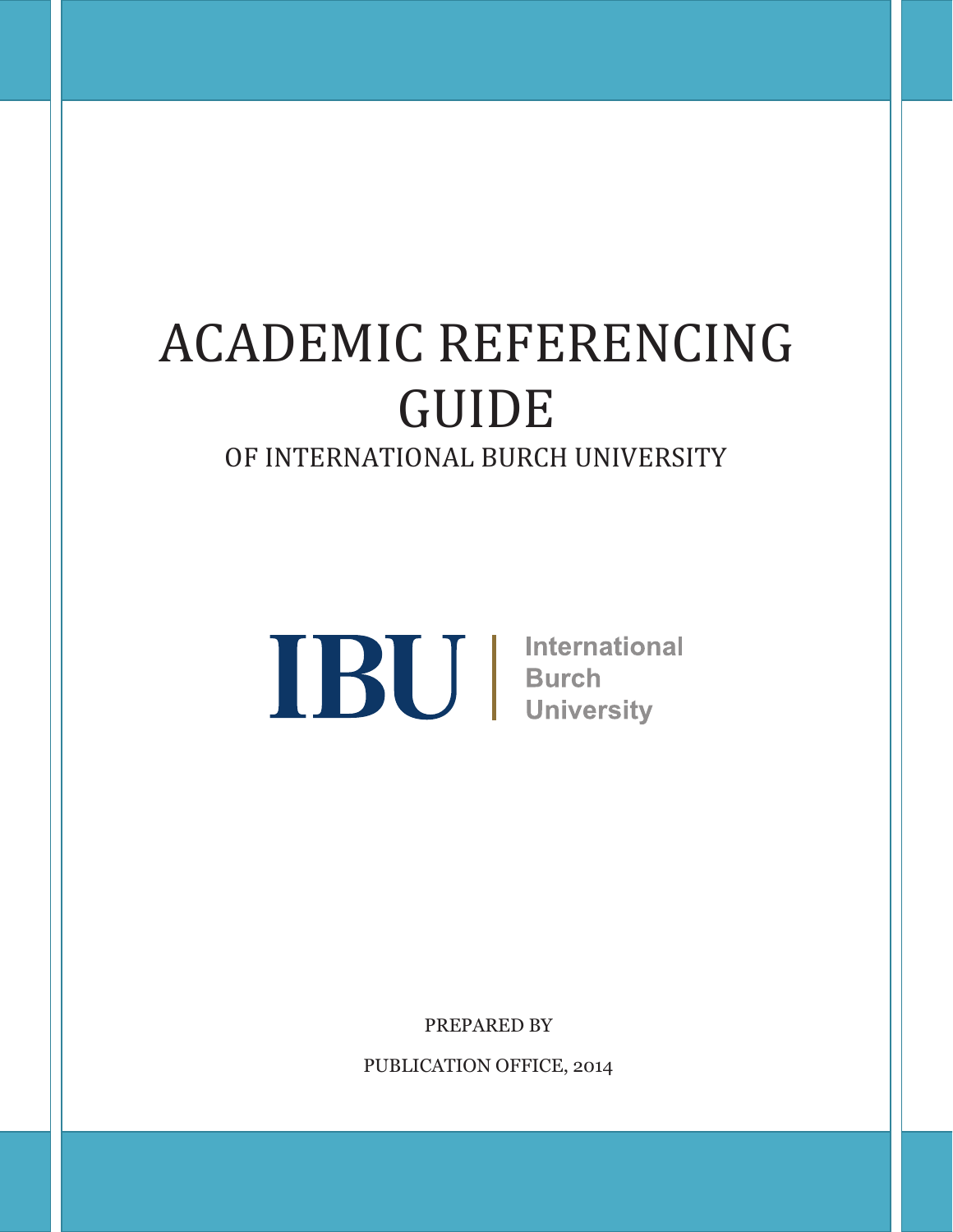# **Table of Content**

| What is the Difference between a Reference List and Bibliography?            |  |
|------------------------------------------------------------------------------|--|
|                                                                              |  |
|                                                                              |  |
|                                                                              |  |
|                                                                              |  |
|                                                                              |  |
|                                                                              |  |
|                                                                              |  |
|                                                                              |  |
|                                                                              |  |
|                                                                              |  |
|                                                                              |  |
|                                                                              |  |
|                                                                              |  |
|                                                                              |  |
|                                                                              |  |
|                                                                              |  |
|                                                                              |  |
|                                                                              |  |
|                                                                              |  |
|                                                                              |  |
|                                                                              |  |
| Other examples and solutions offered by American Psychological Association11 |  |
|                                                                              |  |
| Additional instructions                                                      |  |
|                                                                              |  |
| Two or More Works by the Same Author in the Same Year13                      |  |
|                                                                              |  |
|                                                                              |  |
|                                                                              |  |
|                                                                              |  |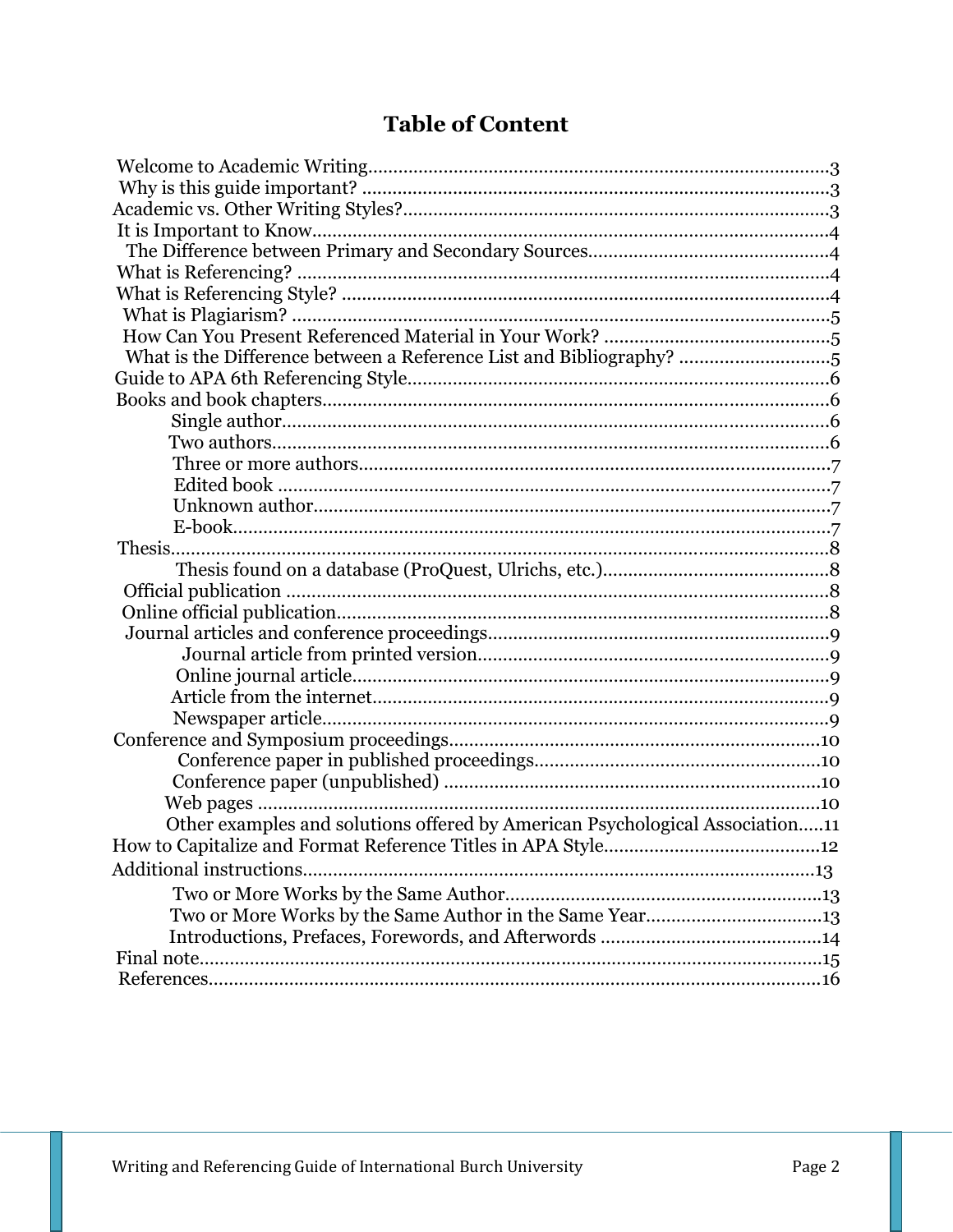## **Welcome to Academic Writing!**

#### *Why is this guide important?*

This writing guide has been prepared for students and staff of International Burch University. It clearly indicates some of the writing and referencing rules which should be applied in all kinds of writings present at University, let it be student assignment or scientific articles.

International Burch University's management encourages plagiarism free content and material, therefore it is important that each stakeholder of this University becomes aware of some rules before entering the process of writing.

It is important to note that official referencing style at International Burch University is APA style. APA acronym stands for American Psychological Association.

#### *Academic vs. Other Writing Styles*

There is a clear distinction between academic and other writing styles. The most important rules for academic writing to be remembered are:

- It is formal you cannot approach academic writing with some loose terms or jargon
- It has structure compared to other types of writing where you do not need to care how you start and finish your sentences or paragraphs, academic writing is completely structured with beginning, middle and last part. Sometimes when it comes to more serious writings such as journal article or book author has to follow the prescribed structure by the give journal or publisher.
- Grammar is important! One cannot allow grammar and punctuation mistakes in academic writing. Authors should do a proofreading of the final version of their work before publishing or submitting it to the second party.
- Citing is important! In academic writing you cannot share your thoughts and conclusions without arguments and source of information. Indeed citing actually shows that you went deep in the literature and settled the ground with good literature before starting to write about some topic.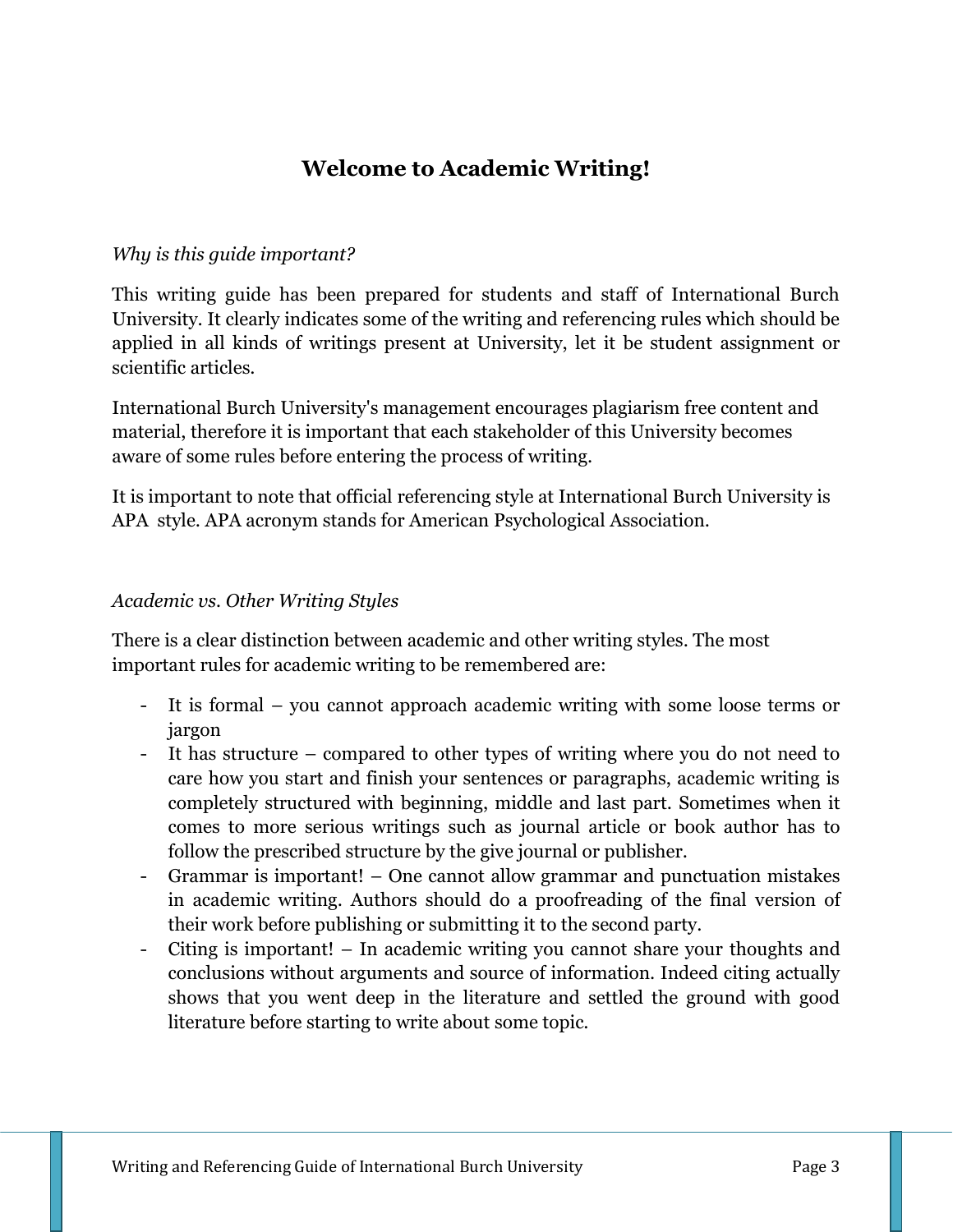## **It is Important to Know...**

Before commencing the writing journey it is important to adopt some basic knowledge and rules regarding writing which will be useful to know and to help to start your work with a good ground.

#### *The Difference between Primary and Secondary Sources*

#### Primary Sources

A primary source provides direct or firsthand evidence about an event, object, person, or work of art. Primary sources include historical and legal documents, eyewitness accounts, and results of experiments, statistical data, pieces of creative writing, audio and video recordings, speeches, and art objects. Interviews, surveys, fieldwork, and Internet communications via email, blogs and newsgroups are also primary sources. In the natural and social sciences, primary sources are often empirical studies—research where an experiment was performed or a direct observation was made. The results of empirical studies are typically found in scholarly articles or papers delivered at conferences. (Ithaca College Library, 2014)

#### Secondary Sources

Secondary sources describe, discuss, interpret, comment upon, analyze, evaluate, summarize, and process primary sources. Secondary source materials can be articles in newspapers or popular magazines, book or movie reviews, or articles found in scholarly journals that discuss or evaluate someone else's original research. (Ithaca College Library, 2014)

#### *What is Referencing?*

When writing an assignment we usually build our thought based on someone else ideas. This is why it is necessary to show whose original work we used. Therefore referencing represents clearly indicating the source you used while writing certain material. One can do that by so called in-text citation and reference list at the end of the work which will be explained more in the following parts of this guide.

#### *What is Referencing Style?*

There are several different referencing styles that could be used in your list of sources. It can be MLA, Harvard Style, APA style and others. Each style has different ways of writing of authors name, title, publisher and similar. Official referencing style of International Burch University is APA 6th style.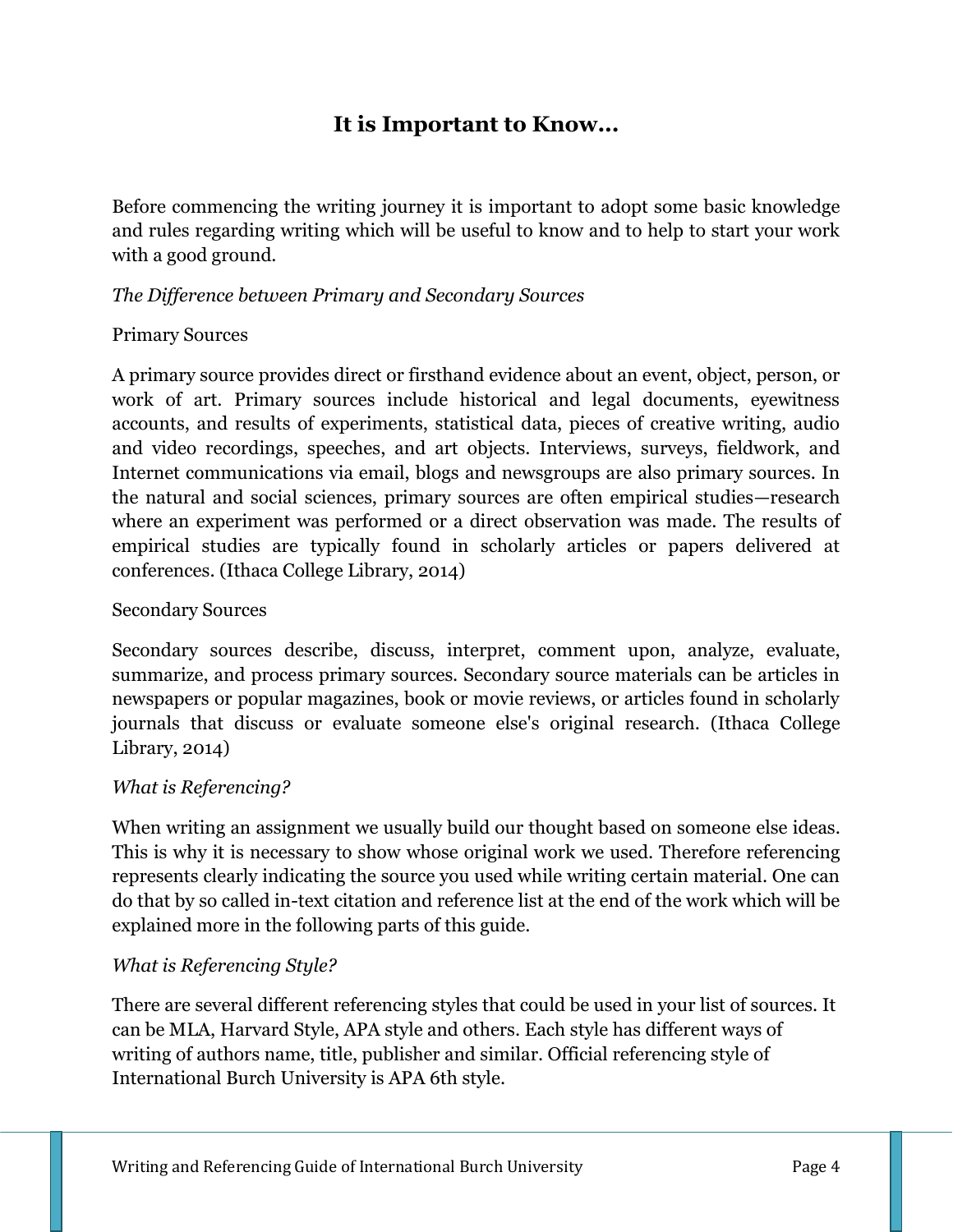#### *What is Plagiarism?*

Plagiarism represents an unethical deed of taking words, phrases, sentences or ideas of someone else and representing them as your own, without any indication of the source they come from. (Council of Writing Program Administrators, 2003)

#### *How Can You Present Referenced Material in Your Work?*

Most common two ways to present the works of other authors are:

Paraphrasing- which allows you to make a briefing of someone else ideas by using your own words while still clearly indicating the source you used. Therefore it is important to remember that mere paraphrasing does not release you from the obligation of referencing the original source.

Quoting- can also be used, however in scholarly and academic work it is not encouraged to use too long quotation as well as too often. Quoting also requires proper referencing. Direct quotations usually appear under quotation marks and are used only when directly connected with the content of the paper (Referencing According to the APA 6<sup>th</sup> style, 2014)

#### *What is the Difference between a Reference List and Bibliography?*

Reference list represents the summary of all sources you used and referred to while writing your paper. This means that from all of the sources from reference list you took some ideas and included them in your work. On the other hand bibliography represents all the sources you read but did not refer to in your work. This means that bibliography and reference list will never duplicate any source because first represents the sources you read but did not use and the latter represents the sources you used in your final work. (Referencing According to the APA 6th style, 2014)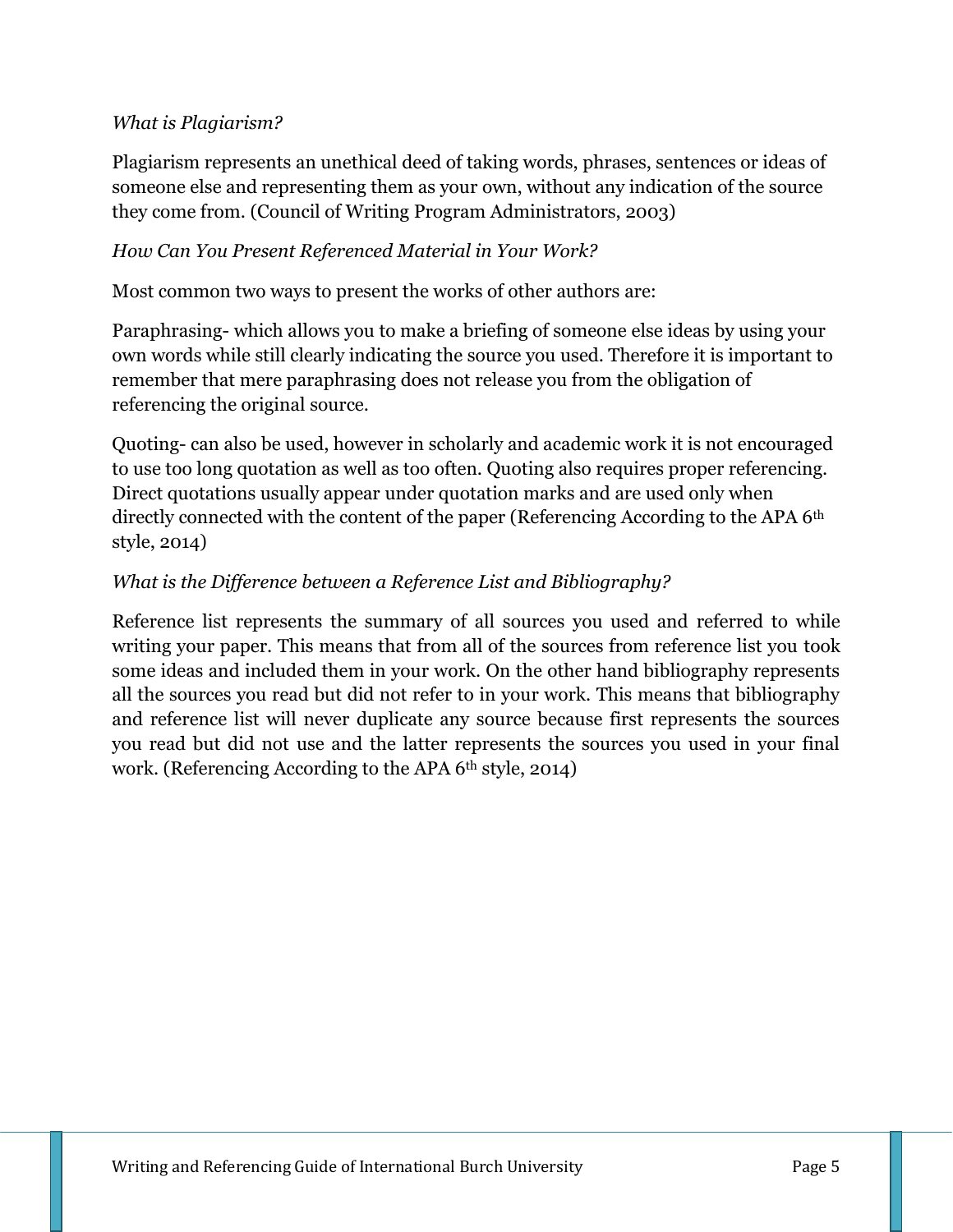# **Guide to APA 6th Referencing Style**

APA style stands for rules and conventions established by the American Psychological Association for documenting sources used in a research paper. APA style requires both in-text citations and a reference list. At International Burch University APA 6th edition is used as main citing and referencing style. For more information about the APA style one can visit the following page [http://www.apastyle.org/.](http://www.apastyle.org/)

In the following part there will be brief explanation of how to present different type of resources in your reference list and by using in-text citation. Note that each table shows three important facts: general rule regarding referencing certain source, example of the rule adopted and an example of in-text citation of the same source.

#### **Books and book chapters**

#### **Single author**

| Rule      | Last name, initial(s). (Year). Title. Place: Publisher               |
|-----------|----------------------------------------------------------------------|
| Reference | Porter, M. E. (1985). Competitive Advantage, Creating and Sustaining |
| list      | Superior Performance. New York: The Free Press                       |
| In-text   | Porter (1985) stated that                                            |
|           | <b>Or</b>                                                            |
|           | It is suggested that (Porter, 2011)                                  |

#### **Two authors**

| Rule              | Last name, initial(s)., & Last name, initial(s). (Year). Title. Place:<br>Publisher   |
|-------------------|---------------------------------------------------------------------------------------|
| Reference<br>list | Welch J. & Welch S. (2005). Winning. New York: Perfect Bound                          |
| In-text           | Welch and Welch (2005) argued that<br>Or<br>In their findings (Welch and Welch, 2005) |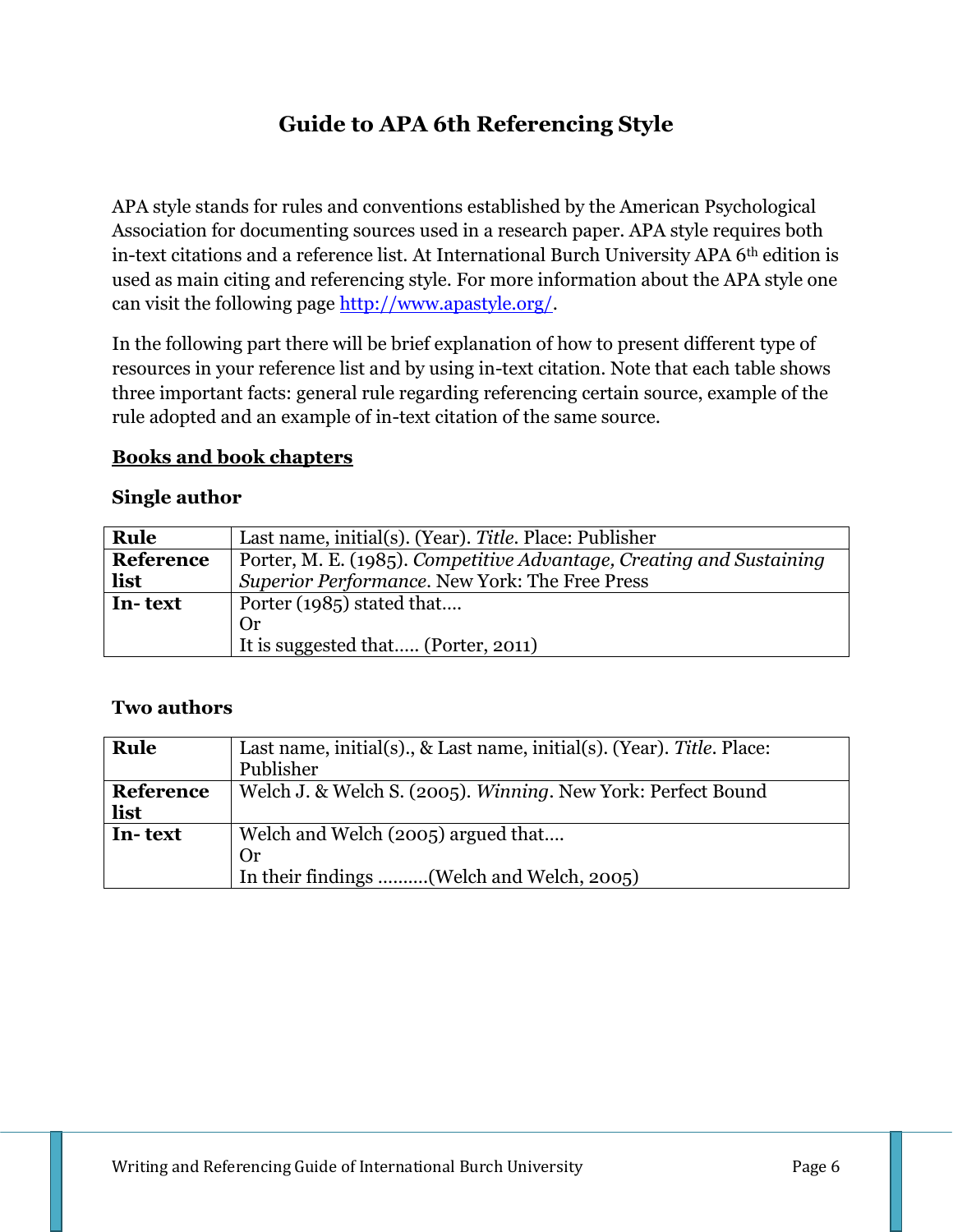## **Three or more authors**

| Rule      | Last name, initial(s)., Last name, initial(s)., & Last name, initial(s).<br>(Year). Title. Place: Publisher |
|-----------|-------------------------------------------------------------------------------------------------------------|
| Reference | Schneider, Z., Whitehead, D., & Elliott, D. (2007). Nursing and                                             |
| list      | Midwifery Research: Methods and Appraisal for Evidence-based                                                |
|           | Practice (3rd ed.). Mauriceville, Australia: Elsevier Australia.                                            |
| In-text   | First citation:                                                                                             |
|           | Schneider, Whitehead, and Elliot (2007) showed that                                                         |
|           | Subsequent citations:                                                                                       |
|           | Schneider et al. (2007) showed that                                                                         |

#### **Edited book**

| Rule      | Last name, initial(s). (Ed.). (Year). Title. Place: Publisher                    |
|-----------|----------------------------------------------------------------------------------|
| Reference | Cash, T.F., & Smolak, L. (Eds). (2011). Body Image: A Handbook of                |
| list      | Science, Practice, and Prevention (2 <sup>nd</sup> ed.) New York: Guilford Press |
| In-text   | Cash and Smolak (2011) stated that                                               |
|           | Or                                                                               |
|           | It was argued (Cash and Smolak, 2011)                                            |

## **Unknown author**

| Rule             | Title (ed). (Year). Place: Publisher                                          |
|------------------|-------------------------------------------------------------------------------|
| <b>Reference</b> | Merriam-Webster's Collegiate Dictionary (10th ed.). (1993). Springfield,      |
| list             | MA: Merriam-Webster                                                           |
| In-text          | The Merriam-Webster's Collegiate Dictionary (1993, p. 11) defines this        |
|                  | as                                                                            |
|                  | <b>Note:</b> When your essay includes parenthetical citations of sources with |
|                  | no author named, use a shortened version of the source's title instead of     |
|                  | an author's name. Use quotation marks and italics as appropriate. For         |
|                  | example, parenthetical citations of the source above would appear as          |
|                  | follows: (Merriam-Webster's, 1993).                                           |

#### **E-book**

| Rule      | Last name, initial(s). Year. Title (ed). Retrieved from URL       |
|-----------|-------------------------------------------------------------------|
| Reference | Krames, J.A. (2002). The Jack Welch Lexicon of Leadership.        |
| list      | Retrieved from                                                    |
|           | http://www.strategicmanagement.ir/portal/files/articles/eBooks/   |
| In-text   | Krames (2002) stated that<br>It was mentioned that (Krames, 2002) |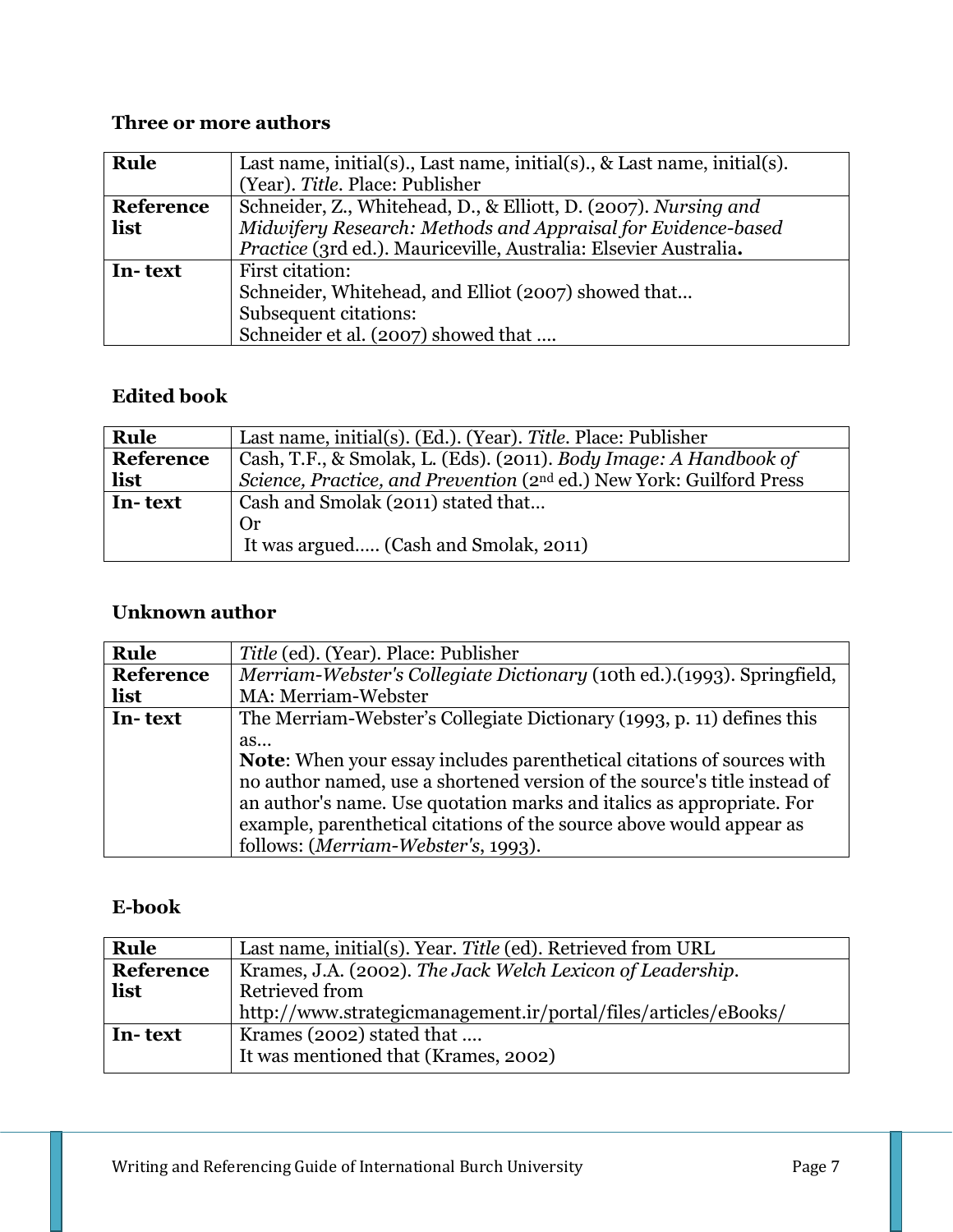## **Thesis**

#### **Thesis found on a database (ProQuest, Ulrichs, etc.)**

| Rule      | Last name, initial(s). (Year). Title of master's thesis or PhD dissertation |
|-----------|-----------------------------------------------------------------------------|
|           | (PhD dissertation or master's thesis). Retrieved from Name of Database      |
|           | (Accession or Order No.)                                                    |
| Reference | Richards, R. A. (1987). A Geographical Analysis of Patterns of Mortality    |
| list      | and Ill-Health in Wales (Doctoral dissertation). Retrieved from             |
|           | ProQuest Dissertations & Theses A&I. (DX97003)                              |
| In-text   | Richards (1987) stated that                                                 |
|           | Or                                                                          |
|           | It argued (Richards, 1987)                                                  |

# **Official publication**

\*An official publication is a publication published by Parliament, a governmental body (BH or foreign), devolved government or an international organization such as the EU or WHO.

| Rule             | Corporate author. (Year). Title. (Series or reference number). Place:   |
|------------------|-------------------------------------------------------------------------|
|                  | Publisher                                                               |
| <b>Reference</b> | Agencija za statistiku BiH. (2014). Industrijska proizvodnja            |
| list             | u Bosni i Hercegovini u 2013. (TB 05). Fojnica: Štamparija Fojnica d.d. |
| In-text          | Agency for Statistics of Bosnia and Herzegovina (2014) reported that    |
|                  | It was reported that (Agency for Statistics of Bosnia and Herzegovina,  |
|                  | 2014)                                                                   |

## **Online official publication**

| Rule            | Corporate author. (Year). Title. (Series or reference number). Retrieved<br>from URL |
|-----------------|--------------------------------------------------------------------------------------|
| <b>Referenc</b> | Agency for Statistics of Bosnia and Herzegovina (2013). Annual Report                |
| e list          | for 2012. Retrieved from                                                             |
|                 | http://www.bhas.ba/dokumenti/IZVJESCE%20O%20RADU%202012.pd                           |
|                 |                                                                                      |
| In-text         | Agency for Statistics of Bosnia and Herzegovina (2013) reported that                 |
|                 | It was reported that (Agency for Statistics of Bosnia and Herzegovina,               |
|                 | 2013)                                                                                |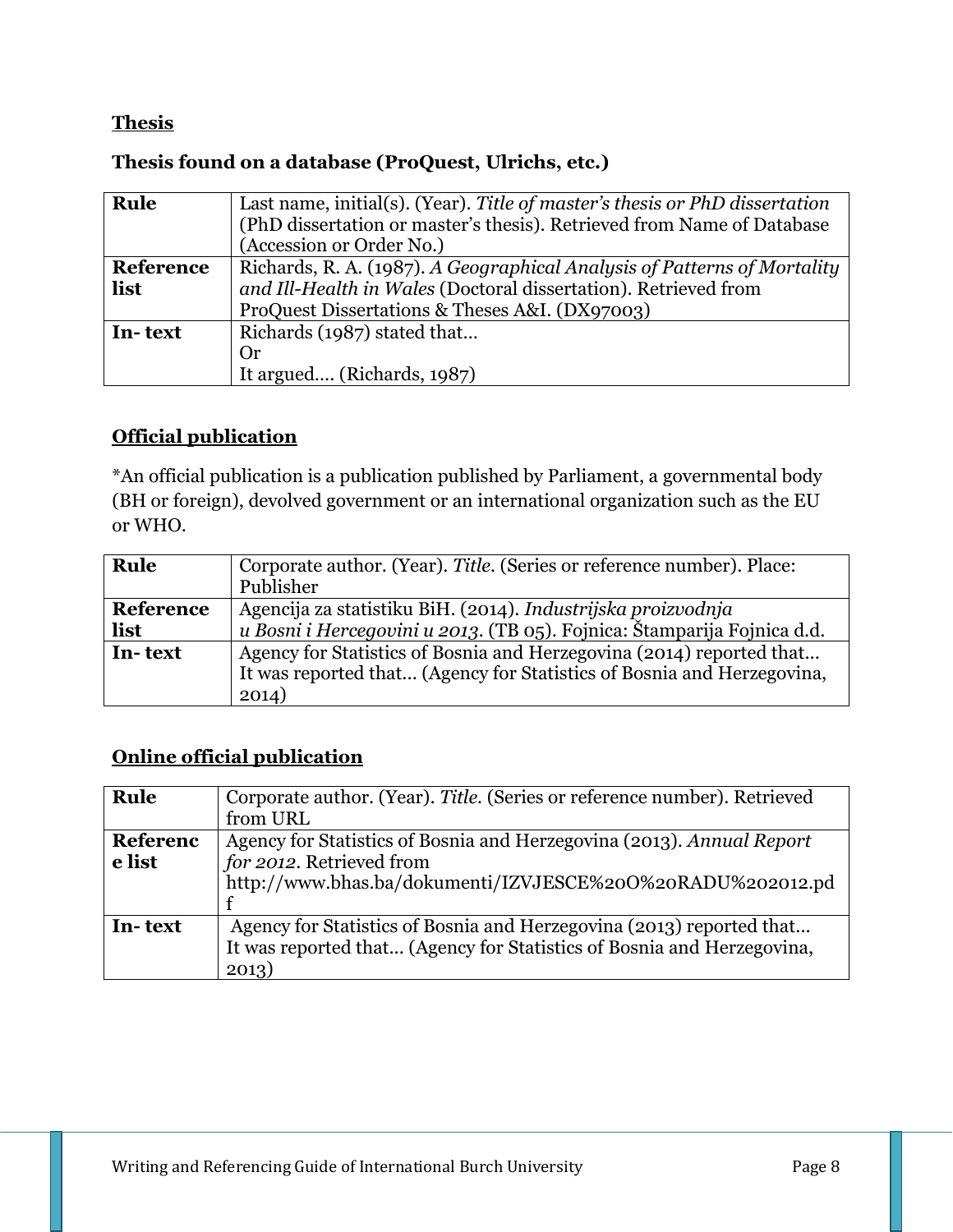## **Journal articles and conference proceedings**

## **Journal article from printed version**

| Rule      | Last name, initial(s)., & Last name, initial(s). (Year). Article title. |
|-----------|-------------------------------------------------------------------------|
|           | Journal title, Volume Number (issue or part number if needed), page     |
|           | numbers                                                                 |
| Reference | Dursun S., & Acar R. (2011). Reasons of the arid aria formation in      |
| list      | Turkey and the necessary measure applications. Journal of Science and   |
|           | Technology, $1(1)$ , 9-20                                               |
| In-text   | Dursun and Acar (2011) stated that                                      |
|           | Or                                                                      |
|           | It was shown(Dursun and Acar, 2011)                                     |

## **Online journal article**

| Rule      | Last name, initial(s)., & Last name, initial(s). (Year). Article title.  |
|-----------|--------------------------------------------------------------------------|
|           | Journal title, volume, page numbers. DOI or journal homepage URL         |
| Reference | Lusardi, A. & Mitchell, O. S. (2014). The economic importance of         |
| list      | financial literacy: theory and evidence. Journal of Economic Literature, |
|           | 52(1): 5-44. DOI: 10.1257/jel.52.1.5                                     |
| In-text   | Lusardi and Mitchel (2014) stated that                                   |
|           | It was argued that (Lusardi and Mitchel, 2014)                           |

## **Article from the internet**

| Rule      | Last name, initial(s). (Year, Month, Day of posting the article online). |  |  |  |  |
|-----------|--------------------------------------------------------------------------|--|--|--|--|
|           | Title. Web page title. Retrieved from URL                                |  |  |  |  |
| Reference | Schlesinger, J. (2012, July 17). How to protect against financial scams. |  |  |  |  |
| list      | Moneywatch. Retrieved from: http://www.cbsnews.com/news/how-to-          |  |  |  |  |
|           | protect-against-financial-scams/                                         |  |  |  |  |
| In-text   | Schlesinger (2012) explained that                                        |  |  |  |  |
|           | It was emphasized that (Schlesinger, 2012)                               |  |  |  |  |

## **Newspaper article**

| Rule      | Author, A.A. (date). Title of article. Title of Newspaper, page.       |  |  |  |  |
|-----------|------------------------------------------------------------------------|--|--|--|--|
| Reference | Ruddick, G. (2013, October 3). Tesco suffers sales slump in all global |  |  |  |  |
| list      | businesses;                                                            |  |  |  |  |
|           | UK rivals gain ground but boss Clarke confident turnaround plan is     |  |  |  |  |
|           | working. Daily Telegraph, p. 1                                         |  |  |  |  |
| In-text   | Ruddick (2103) stated that                                             |  |  |  |  |
|           | Or                                                                     |  |  |  |  |
|           | It was shown (Ruddick, 2013)                                           |  |  |  |  |
|           |                                                                        |  |  |  |  |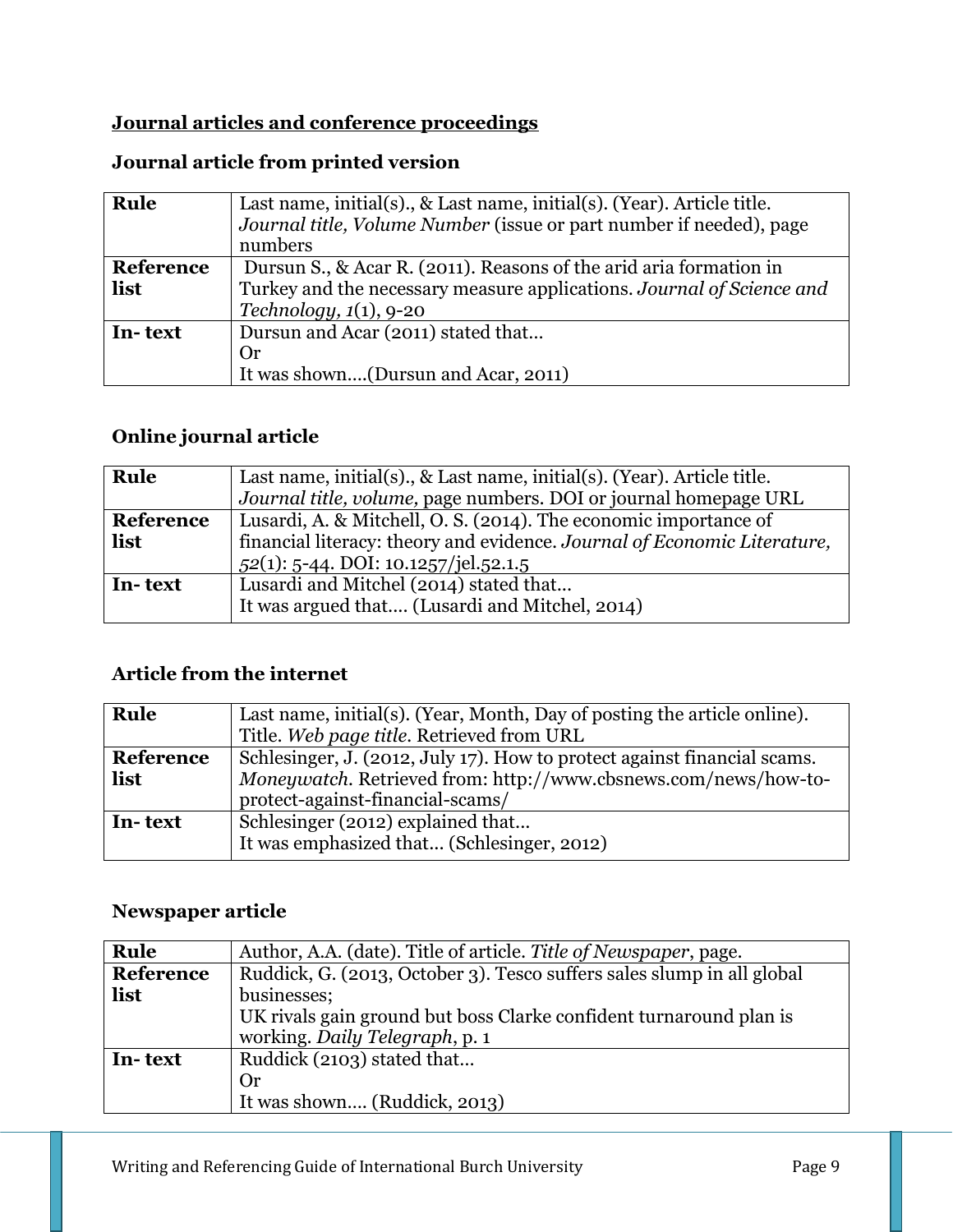## **Conference and Symposium proceedings**

## **Conference paper in published proceedings**

| Rule      | Last name, initial(s)., Last name, initial(s). (Year). Paper title.    |  |  |  |  |  |
|-----------|------------------------------------------------------------------------|--|--|--|--|--|
|           | Proceedings title, volume, page numbers. DOI: number* (if there added) |  |  |  |  |  |
| Reference | Herculano-Houzel, S., Collins, C.E., Wong, P., Kaas, J. H., & Lent, R. |  |  |  |  |  |
| list      | (2008). The basic nonuniformity of the cerebral cortex. Proceedings of |  |  |  |  |  |
|           | the National Academy of Sciences, USA, 105, 12593-12598. DOI:          |  |  |  |  |  |
|           | 10.1073/pnas.0805417105                                                |  |  |  |  |  |
| In-text   | Herculano-Houzel et al. (2008) stated that                             |  |  |  |  |  |
|           | Or                                                                     |  |  |  |  |  |
|           | It was explained (Herculano-Houzel et al., 2008)                       |  |  |  |  |  |

## **Conference paper (unpublished)**

| Rule      | Last name, initials. (Year, Month). Title of paper or poster. Paper or    |  |  |  |  |
|-----------|---------------------------------------------------------------------------|--|--|--|--|
|           | poster presented at the meeting of Organization name, Location.           |  |  |  |  |
| Reference | Ryan, R. M., & Openshaw, L. (2003, January). Flavor enhancement and       |  |  |  |  |
| list      | public perceptions of health risks. Paper presented at the meeting of the |  |  |  |  |
|           | Institute of Food Science and Technology, London.                         |  |  |  |  |
| In-text   | Ryan and Openshaw (2003) stated that                                      |  |  |  |  |
|           | <b>Or</b>                                                                 |  |  |  |  |
|           | It was argued (Ryan and Openshaw, 2003)                                   |  |  |  |  |

## **Web pages**

| Rule      | Author, A. (date). Title of document [Format description]. Retrieved |  |  |  |  |
|-----------|----------------------------------------------------------------------|--|--|--|--|
|           | from http://xxxxxxxx                                                 |  |  |  |  |
| Reference | Lee, J. (2014, October, 29). Kinship and family ties. Retrieved from |  |  |  |  |
| list      | http://www.postcolonialweb.org/nz/maorijlg2b.html                    |  |  |  |  |
| In-text   | Lee $(2014)$ stated that                                             |  |  |  |  |
|           | Or                                                                   |  |  |  |  |
|           | It was explained  (Lee, 2014)                                        |  |  |  |  |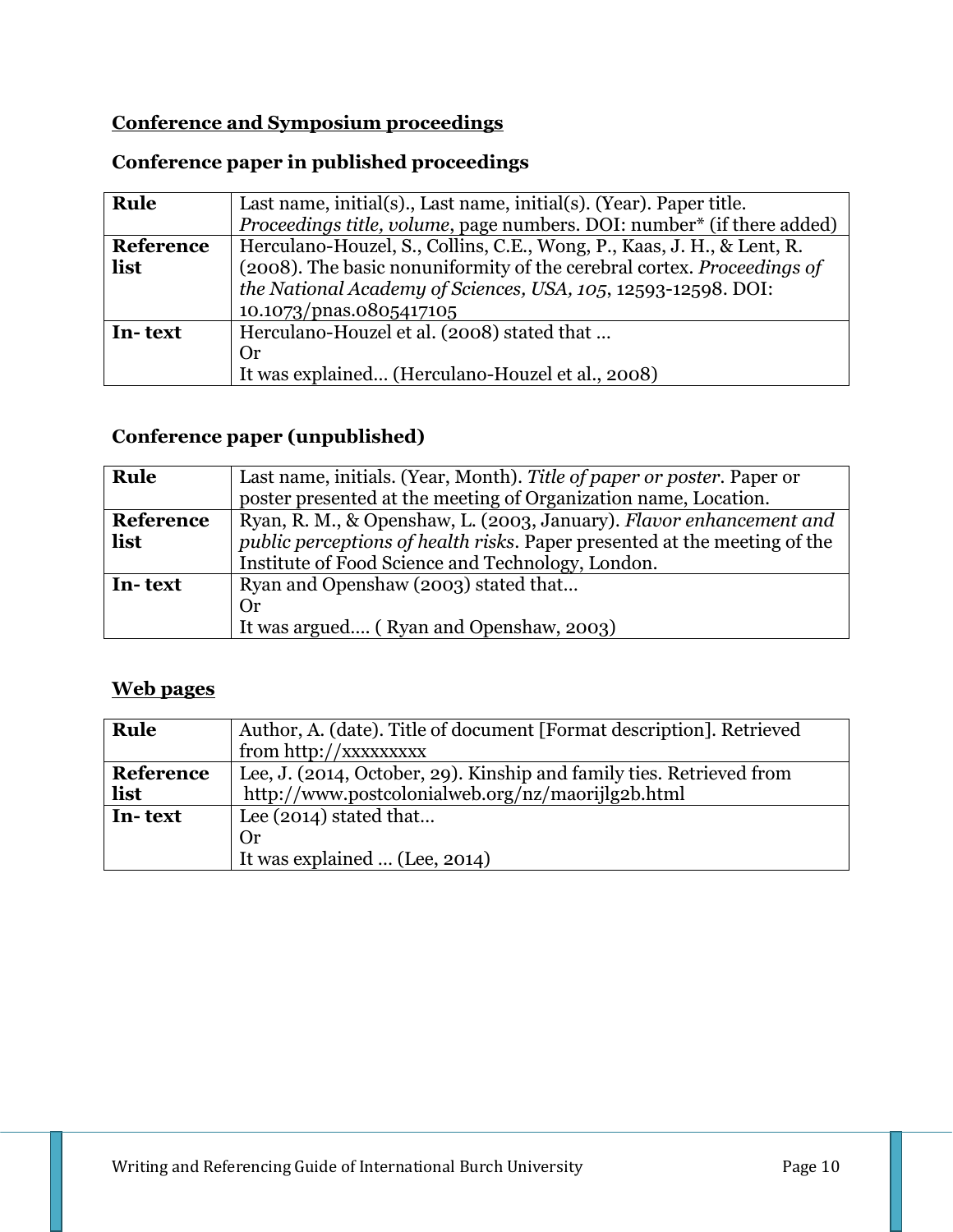## **Other examples and solutions offered by American Psychological Association**

How to Cite Something You Found on a Website in APA Style: What to Do When Information Is Missing?

| What's           | <b>Solution</b> | <b>Reference template</b> |                   |                   |                   |  |  |  |
|------------------|-----------------|---------------------------|-------------------|-------------------|-------------------|--|--|--|
| <b>Missing</b>   |                 | <b>Position A</b>         | <b>Position B</b> | <b>Position C</b> | <b>Position D</b> |  |  |  |
| Nothing:         | N/A             | Author. A.                | (date)            | Title of the      | Retrieved         |  |  |  |
| I've got all     |                 |                           |                   | document          | from URL          |  |  |  |
| the pieces       |                 |                           |                   | [Format]          |                   |  |  |  |
| <b>Author</b> is | Substitute      | Title of the              | (date)            | Retrieved         |                   |  |  |  |
| missing          | title for the   | document                  |                   | from URL          |                   |  |  |  |
|                  | author          | [Format]                  |                   |                   |                   |  |  |  |
| Date is          | Use "n.d" for   | Author. A.                | (n.d)             | Title of the      | Retrieved         |  |  |  |
| missing          | no date         |                           |                   | document          | from URL          |  |  |  |
|                  |                 |                           |                   | [Format]          |                   |  |  |  |
| <b>Title is</b>  | Describe the    | Author. A.                | $(\text{date})$   | [Description      | Retrieved         |  |  |  |
| missing          | document        |                           |                   | of the            | from URL          |  |  |  |
|                  | inside the      |                           |                   | document ]        |                   |  |  |  |
|                  | square          |                           |                   |                   |                   |  |  |  |
|                  | brackets []     |                           |                   |                   |                   |  |  |  |
| <b>Author</b>    | Combine         | Title of the              | (n.d)             | Retrieved         |                   |  |  |  |
| and date         | author and      | document                  |                   | from URL          |                   |  |  |  |
| are both         | date            | [Format]                  |                   |                   |                   |  |  |  |
| missing          | methods         |                           |                   |                   |                   |  |  |  |
| Author           | Combine         | [Description              | $(\text{date})$   | Retrieved         |                   |  |  |  |
| and title        | author and      | of the                    |                   | from URL          |                   |  |  |  |
| are both         | title           | document ]                |                   |                   |                   |  |  |  |
| missing          | methods         |                           |                   |                   |                   |  |  |  |
| Date and         | Combine         | Author. A.                | (n.d)             | [Description      | Retrieved         |  |  |  |
| title are        | date and        |                           |                   | of the            | from URL          |  |  |  |
| both             | title           |                           |                   | document ]        |                   |  |  |  |
| missing          | methods         |                           |                   |                   |                   |  |  |  |
| Author,          | Combine all     | [Description              | (n.d)             | Retrieved         |                   |  |  |  |
| date and         | three           | of the                    |                   | from URL          |                   |  |  |  |
| title are        | methods         | document ]                |                   |                   |                   |  |  |  |
| missing          |                 |                           |                   |                   |                   |  |  |  |

Source: American Psychological Association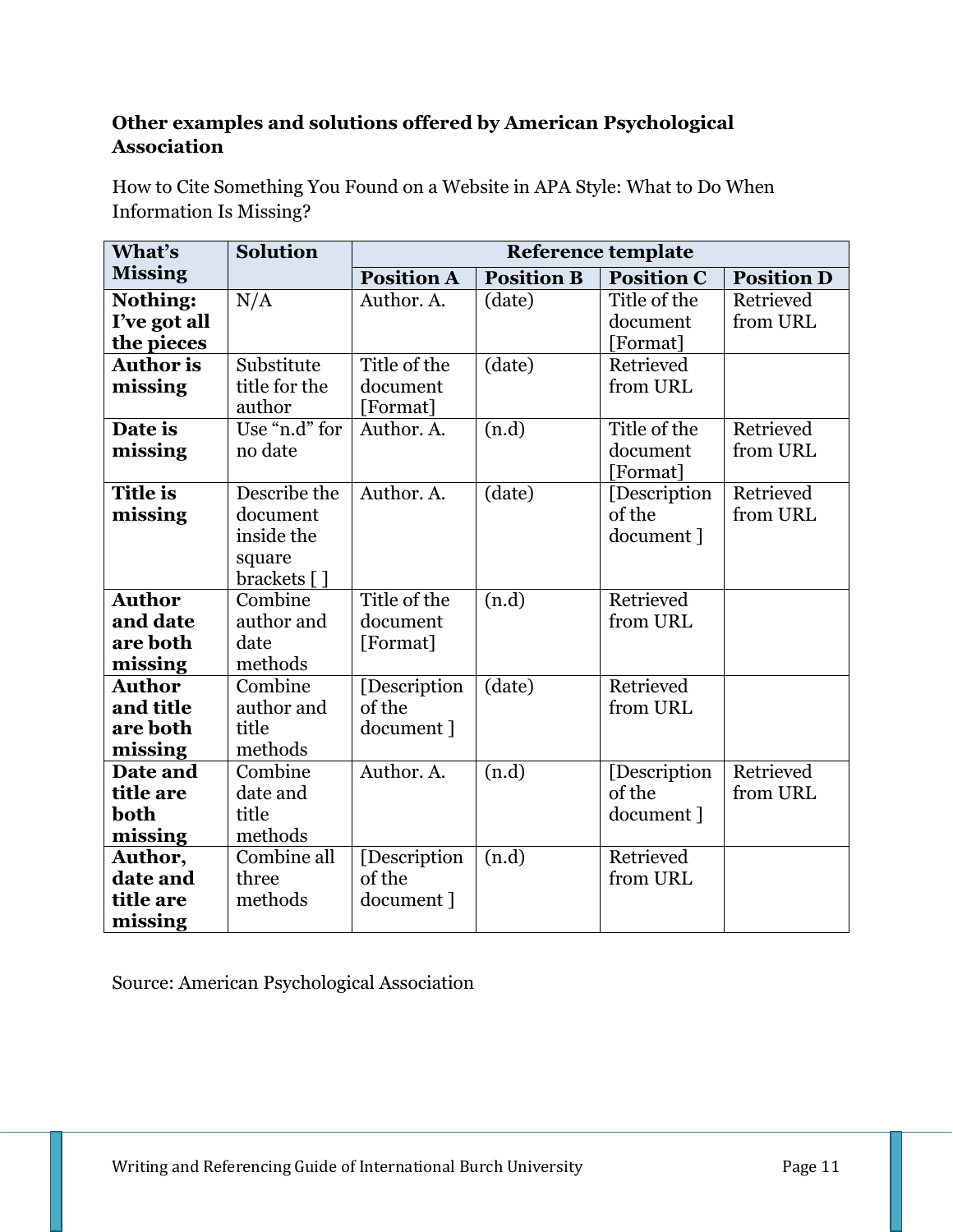## **How to Capitalize and Format Reference Titles in APA Style**

APA Style has special formatting rules for the titles of the sources you use in your paper, such as the titles of books, articles, book chapters, reports, and web pages. The different formats that might be applied are capitalization, italics and quotation marks, and they are used in different combinations for different kinds of sources in different contexts. (Lee, 2012)

The formatting of the titles of sources you use in your paper depends on two factors: (a) the independence of the source (stands alone vs. part of a greater whole) and (b) the location of the title (in the text of the paper vs. in the reference list entry). The table below provides formatting directions and examples:

| Independence of source       | <b>Text</b>   |               | Reference List |              |
|------------------------------|---------------|---------------|----------------|--------------|
|                              | Treatment     | Example       | Treatment      | Example      |
| <b>Stands alone</b>          | Italic, title | Gone With     | Italic,        | Gone with    |
|                              | case          | the Wind      | sentence       | the wind     |
| (e.g., book, e-book, report  |               |               | case           |              |
| [technical, government,      |               |               |                |              |
| etc.], dissertation, thesis, |               |               |                |              |
| film, video, television      |               |               |                |              |
| series, podcast, YouTube     |               |               |                |              |
| video, artwork, map, music   |               |               |                |              |
| album, unpublished           |               |               |                |              |
| manuscript)                  |               |               |                |              |
| Part of a greater whole      | Inside        | "Longitudinal | Not inside     | Longitudinal |
|                              | double        | Impact of     | any            | impact of    |
| (e.g., journal article, book | quotation     | Parental and  | quotation      | parental and |
| chapter, e-book chapter,     | marks, title  | Adolescent    | marks,         | adolescent   |
| newspaper article,           | case          | Personality   | sentence       | personality  |
| magazine article, blog post, |               | $\alpha$      | case           | on parenting |
| television episode,          |               | Parenting"    |                |              |
| webisode, webpage, tweet,    |               |               |                |              |
| Facebook update,             |               |               |                |              |
| encyclopedia entry,          |               |               |                |              |
| Wikipedia entry, dictionary  |               |               |                |              |
| entry, song)                 |               |               |                |              |

Source: American Psychological Association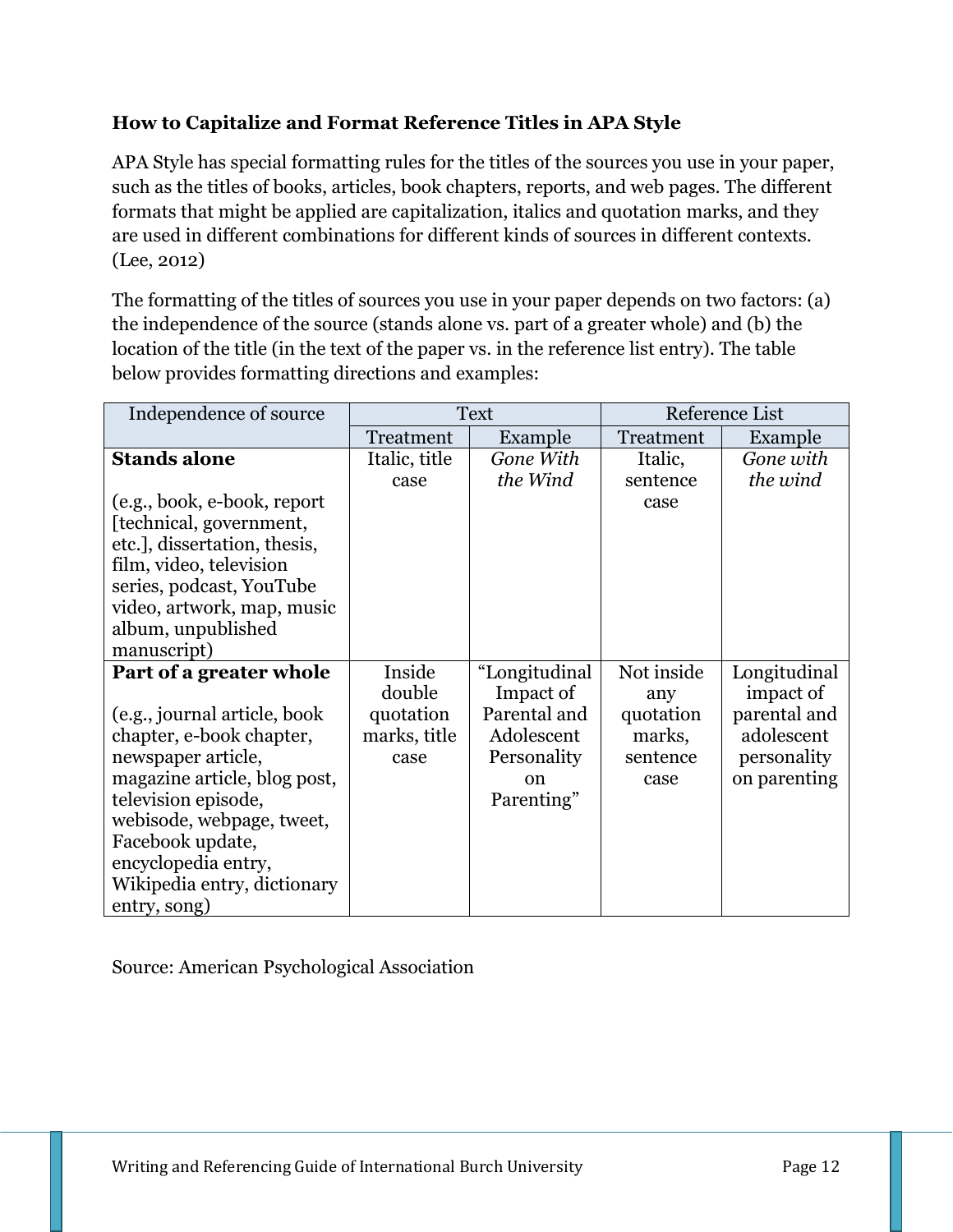## **Additional instructions**

#### **Two or More Works by the Same Author**

Use the author's name for all entries and list the entries by the year (earliest comes first).

- $\bullet$  Berndt, T. J. (1981).
- $\bullet$  Berndt, T. J. (1999).

When an author appears both as a sole author and in another citation, as the first author of a group, list the one-author entries first.

- Berndt, T. J. (1999). Friends' influence on students' adjustment to school. *Educational Psychologist, 34*, 15-28.
- Berndt, T. J., & Keefe, K. (1995). Friends' influence on adolescents' adjustment to school. *Child Development, 66,* 1312-1329.

References that have the same first author and different second and/or third authors are arranged alphabetically by the last name of the second author or the last name of the third if the first and second authors are the same.

- Wegener, D. T., Kerr, N. L., Fleming, M. A., & Petty, R. E. (2000). Flexible corrections of juror judgments: Implications for jury instructions. *Psychology, Public Policy, and Law, 6,* 629-654.
- Wegener, D. T., Petty, R. E., & Klein, D. J. (1994). Effects of mood on high elaboration attitude change: The mediating role of likelihood judgments. *European Journal of Social Psychology, 24*, 25-43.

## **Two or More Works by the Same Author in the Same Year**

If you are using more than one reference by the same author (or the same group of authors listed in the same order) published in the same year, organize them in the reference list alphabetically by the title of the article or chapter. Then assign letter suffixes to the year. Refer to these sources in your essay as they appear in your reference list, e.g.: "Berdnt (1981a) makes similar claims..."

- Berndt, T. J. (1981a). Age changes and changes over time in prosocial intentions and behavior between friends. *Developmental Psychology, 17*, 408-416.
- Berndt, T. J. (1981b). Effects of friendship on pro-social intentions and behavior. *Child Development, 52,* 636-643.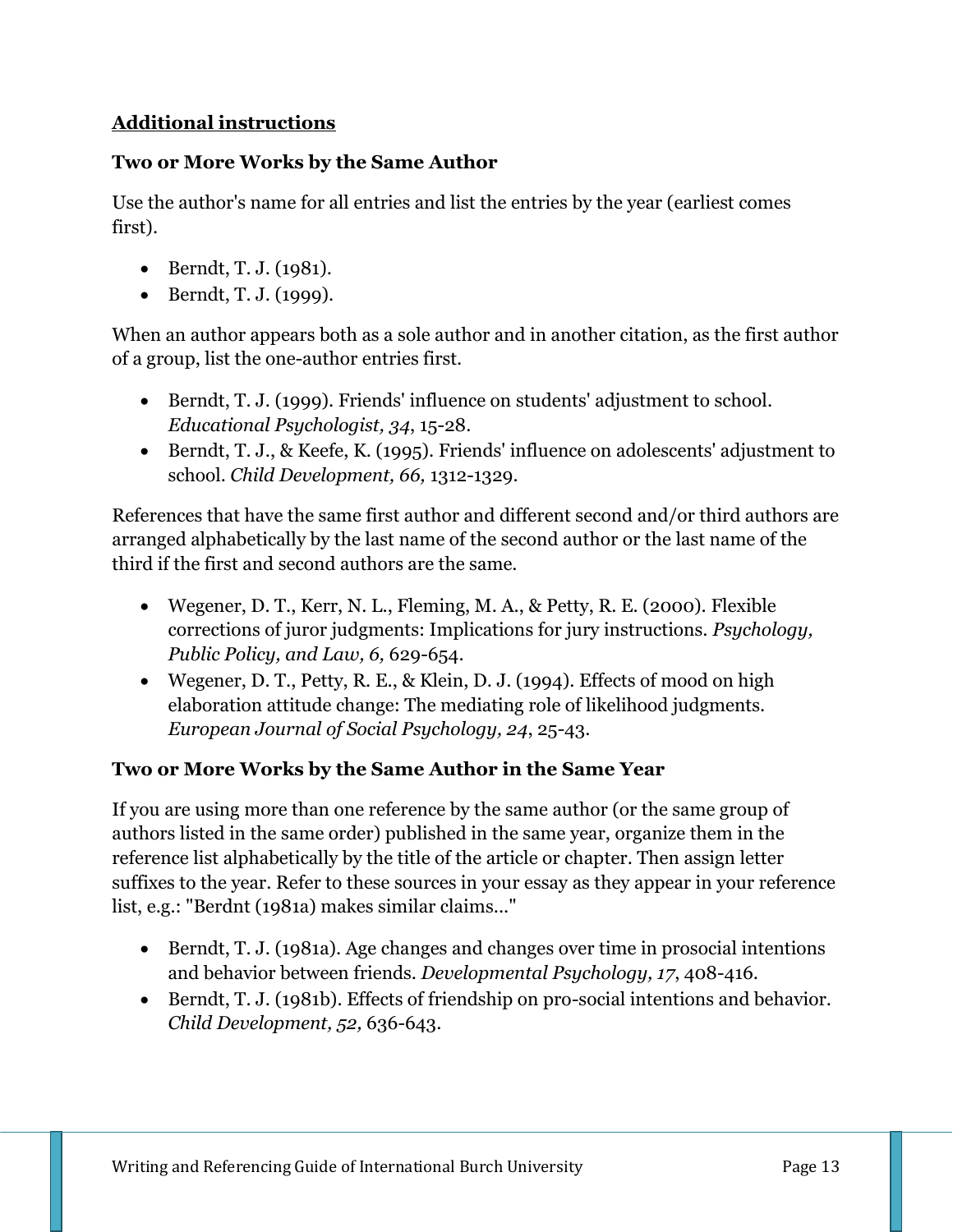#### **Introductions, Prefaces, Forewords, and Afterwords**

Cite the publishing information about a book as usual, but cite Introduction, Preface, Foreword, or Afterword (whatever title is applicable) as the chapter of the book.

 Funk, R., & Kolln, M. (1998). Introduction. In E. W. Ludlow (Ed.), *Understanding English Grammar* (pp. 1-2). Needham, MA: Allyn and Bacon.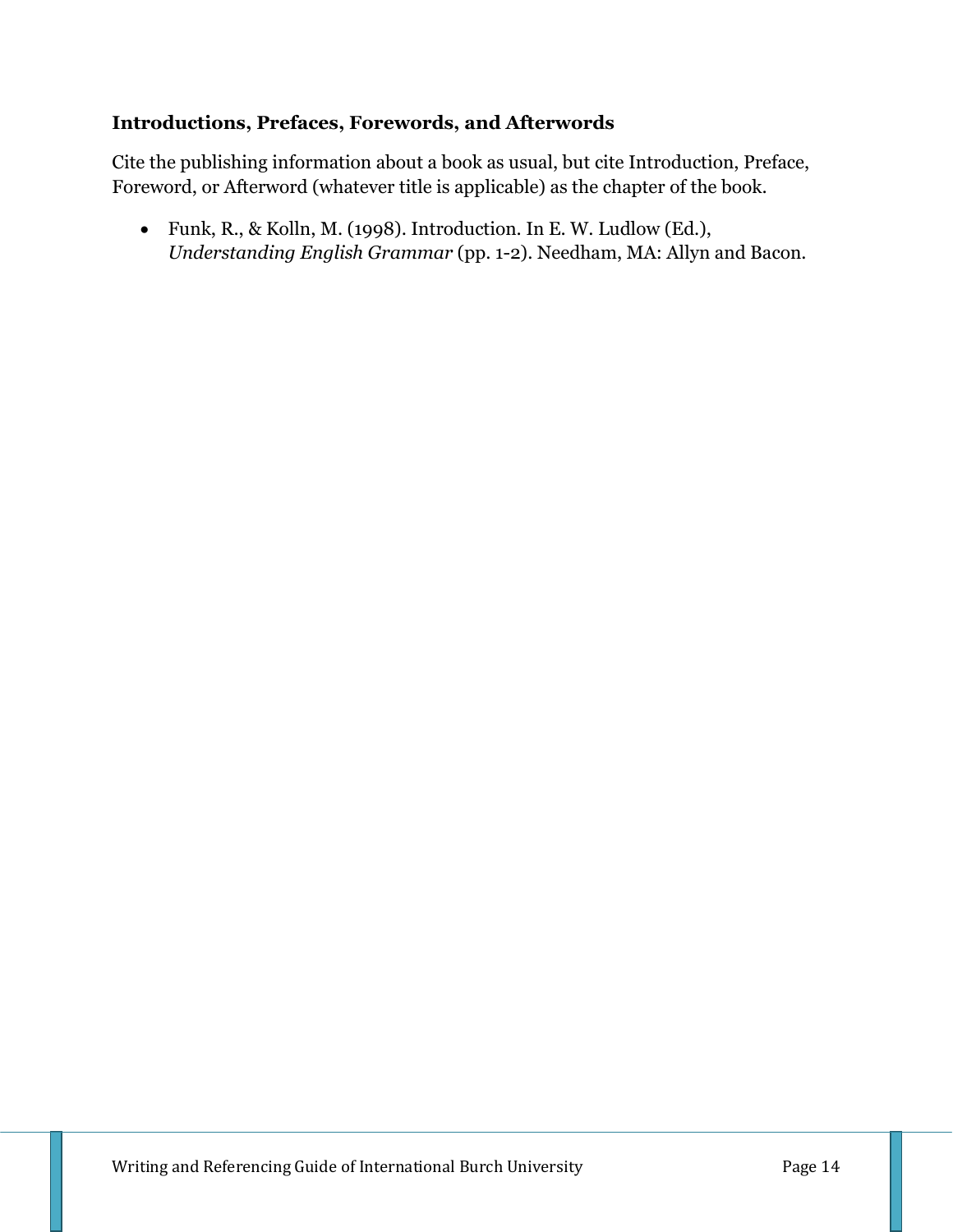## **Final note**

We truly hope that you found this guideline useful in your writing and that we solved some ambiguities you had. As a final note remember that for good writing you need to…



We wish you successful writing.

Publication Office

International Burch University.

References